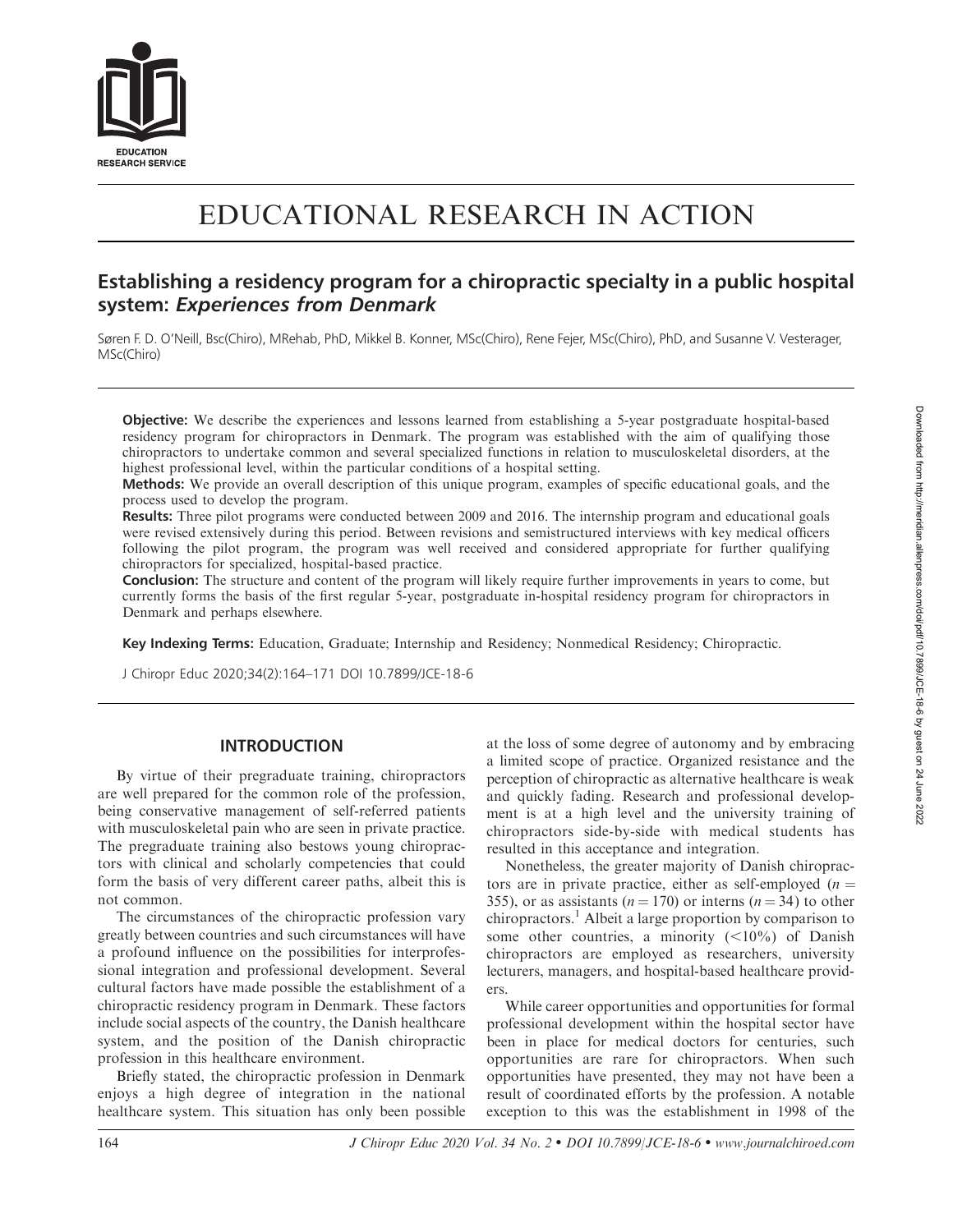Spinecenter of Fyn. This Spinecenter was a rheumatologic hospital department with a specific focus on noninflammatory spinal disorders in the Hospital of Fyn. The department was established with 3 main objectives: (1) diagnosis and treatment of said patient group, (2) research into spinal pain syndromes, and (3) to provide pregraduate clinical training for the students from the newly established chiropractic degree course at the nearby University of Odense.

In establishing the Spinecenter, it was considered paramount that pregraduate clinical training of chiropractors be established within the structures of the public secondary healthcare system, rather than as a separate student clinic, as is the case for most other chiropractic educations.

Tasked with providing pregraduate clinical training of future chiropractors, the Spinecenter opened a number of vacancies for senior chiropractors and provided regular career opportunities for hospital-chiropractors for the first time in the country. Since its establishment, the number of hospital chiropractors employed by the department has increased from 3 to approximately 20. Approximately 10 additional chiropractors have found employment at other hospitals across the country. We provided a broader description of the particular circumstances of the chiropractic profession in the Danish health care system in Appendix A.

Most chiropractic pregraduate clinical training is provided in the context of outpatient student clinics, and hospital-based internships and residencies are uncommon. An example of an exception is the chiropractic degree course at the New York Chiropractic College, which includes pregraduate clinical training in a number of university and military hospitals.<sup>2</sup> A 1-year postgraduate hospital residency is required in Switzerland before licensing for independent practice can be awarded<sup>3</sup> and a 1-year part-time hospital internship is required in Denmark as part of the pregraduate clinical training.<sup>4</sup> However, lengthy postgraduate hospital-based training is rare and our program may be the first.

The program described here is not obligatory, but extends the chiropractic base-competencies and was established with the aim of qualifying those chiropractors to undertake, ''All common and several specialized functions in relation to musculoskeletal disorders, at the highest professional level, within the particular conditions of a hospital setting.'' We describe this program and the processes used to establish this 5-year postgraduate, hospital-based clinical internship and residency program for fully licensed chiropractors in Denmark.

#### METHODS

#### Early Efforts and White Paper

In 2007, 9 years after the Spinecenter of Fyn was established, initial talks were held between the department head, chief medical officer of the hospital, and chief chiropractor (author SO). The talks resulted in an agreement to initiate a process whereby the structure, content, and scope of a residency program for hospital chiropractors could be formulated. From that point onward the work was largely rooted in the group of chiropractors employed at the Spinecenter with input from colleagues and professional organizations.

In 2008 (revised in 2010), $\delta$  this group developed a white paper with an initial description of the aims and visions of a residency program. The paper served as a basis for further project development. A version translated from Danish to English is provided in Appendix B and summarized here. The authors of the white paper envisaged a postgraduate training program that would qualify chiropractors to undertake an expert specialist function in clinical biomechanics within the secondary (hospital) healthcare sector. In addition, the training program would expand upon the already-specialized pregraduate training of chiropractors to allow them to undertake new functions in new contexts and with patient groups than was not commonplace. The authors hoped such a program would allow for optimal use of the competencies held by university chiropractic graduates, produce highly qualified practitioners, and facilitate professional development in the musculoskeletal area.

The white paper briefly described the background leading up to the paper, the pregraduate educational level of the profession, and the scope of practice as defined by licensing laws in Denmark. Existing formal clinical competencies of chiropractors were outlined and pertained to assuming responsibility for the overall clinical management of patients with musculoskeletal disorder, identifying patients in need of medical referral, assuming responsibility for the general health care or medical management of patients, and performing certain specialized tasks in relation to diagnostics and treatment of musculoskeletal disorders (Appendix B).

In the white paper, clinical competencies relevant for the management of musculoskeletal disorders were categorized into the following: (1) established competencies already held by the chiropractic profession (eg, diagnostics, imaging, conservative treatment), (2) grey-area competencies held to some degree by individuals or groups of chiropractors but not uniformly across the profession (eg, surgical referral rights, special imaging procedures, hospital admission), and (3) new competencies that were regarded as relevant, but currently outside the formal competencies of the chiropractic profession (eg, injection techniques, laboratory analyses, prescription medications; Appendix B). Other competencies included interprofessional cooperation and knowledge about overlapping medical specialties (eg, rheumatology, orthopedics).

The authors of the white paper asserted that chiropractors were likely to seek new career options and new avenues of professional development outside of private practice, if such opportunities presented. They also felt that the greater healthcare system would stand to gain from further qualifying chiropractors to undertake a wider spectrum of clinical tasks and responsibilities. Further opinion included that the academic background and university training put chiropractors in a favorable position to pursue formal enhanced qualifications. The authors deemed that the basis for qualifying chiropractors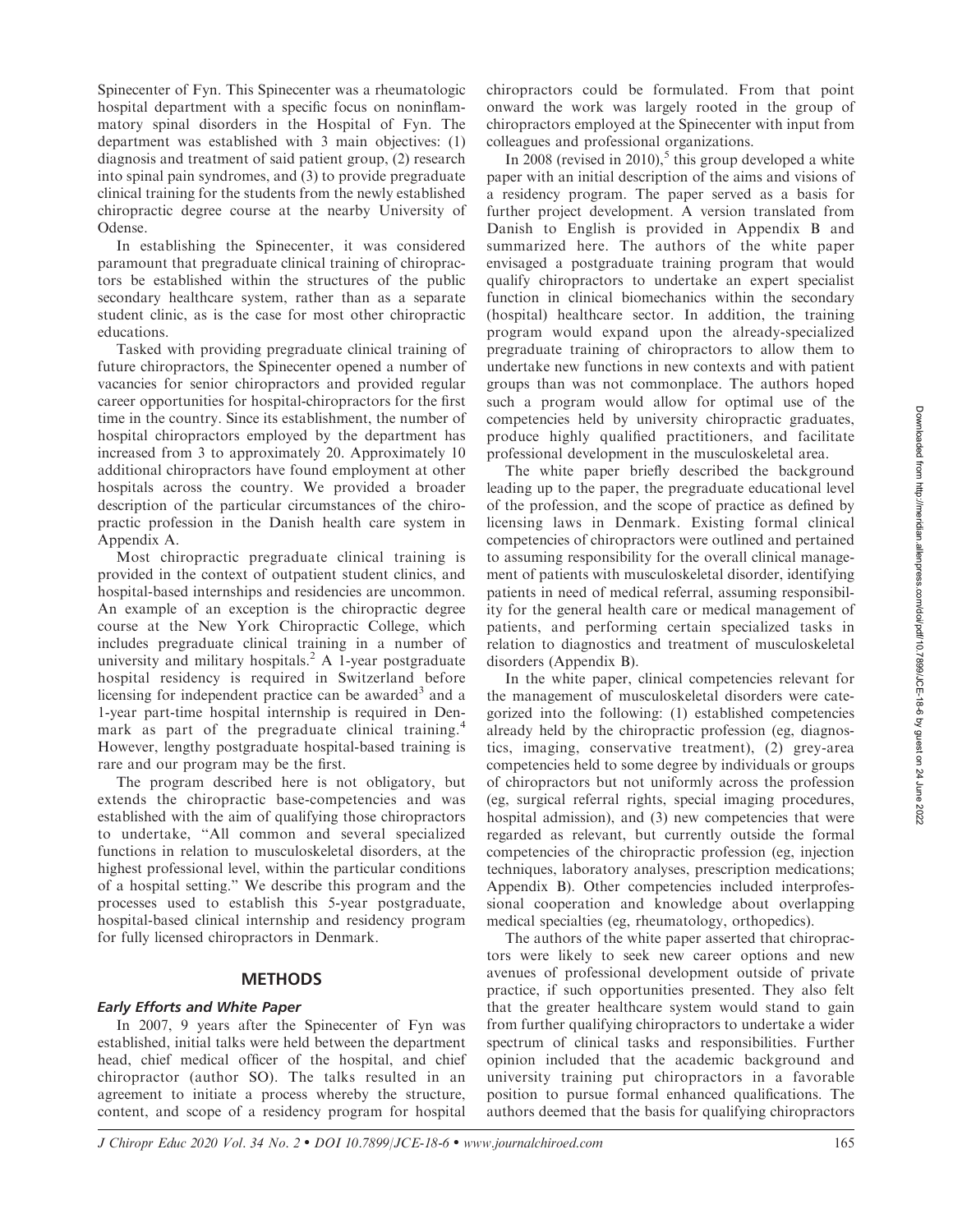to serve meaningfully in a greater hospital setting was deemed to be valid, but they felt that it would require a relevant residency program, a change in licensing laws, and opportunities for employment and residency training in the hospital sector.

The authors addressed in the white paper that the suggested structure and content of the desired residency program was inspired by corresponding residency programs for medical specialists: a 1-year introductory program followed by a 4-year residency program that would be split between a number of relevant hospital departments, such as spine-centers, rheumatology, orthopedic surgery and spine surgery. Not only had such a structure proven effective in the medical specialties, but in a chiropractic context it would have the added benefit of familiarity to key decision makers. By adopting the traditional medical specialty format, it allowed for a faster development of the curriculum since relevant content could be borrowed from existing medical residency programs. The content of the residency program was proposed to consist of relevant classroom courses, day-today clinical training in the wards, and structured log books of activities and supervisor assessments.

#### Course Development

In the fall of 2008, a 2-day symposium sponsored by the Foundation for Chiropractic Research and Post Graduate Education was held with the aim of ''discussing and formulating, in some detail, the aims and content of a residency program, which could serve as the basis for a pilot program in 2009.'' Central stakeholders were invited to take part in the symposium, including hospital chiropractors and a number of senior medical consultants in rheumatology, orthopedic surgery, and internal medicine, primarily from the Hospital of Fyn.

In the stakeholder symposium, it was agreed that the best strategy was to adopt a structure and content similar to that known from medical residency programs, but with positions in several specialties relevant to musculoskeletal disorders. Thus, a pragmatic solution was chosen, where the residency program would essentially copy the structure and relevant content from medical residency programs that could be adapted to the context of a chiropractic residency. The overall structure of the program was defined as a 1 year introductory (internship) position followed by a 4 year residency, similar to the structure of medical residency programs in Denmark. The supervised clinical training activities were to be based in 3 different specialties/ departments, including the Spinecenter, orthopedic surgery (including accident and emergency), and rheumatology.

During the symposium, the work groups were charged with authoring specific descriptions of the content of the residency program in each clinical area, to include a general aim, specific competencies and specific educational activities. The clinical areas of concern were rheumatology, orthopedics, general medicine, and chiropractic (clinical biomechanics). The groups also were asked to categorize the required level of competence of chiropractors in relation to specific clinical activities into 1 of 3 levels. Level 1 was that the resident would be competent to perform all relevant clinical functions autonomously (eg, order magnetic resonance imaging for a case of spinal pain). Level 2 was that the resident would be competent to perform some clinical functions and secure effective collaboration with other healthcare specialists where appropriate (eg, diagnostic work-up before spine surgery). Level 3 was that the resident would be competent to identify and refer appropriately to other healthcare specialists (eg, relevant and timely referral for diagnostic assessment of diabetes). The ordering of specialized imaging in the diagnostic assessment of spinal pain is provided as an example of the results from one of the work groups in Figure 1. Following the symposium, the output produced by the work groups was collated and merged to form a first draft of the educational goals and activities of a residency program.

## Agreement on Pilot Residencies

By the end of 2008, the project was at a stage where a pilot program of practical implementation could be undertaken. However, this coincided with a significant structural reorganization of the national healthcare system, whereby the existing 16 counties (amter) were merged into 5 new regions. The primary responsibility of these 5 regions was the running of all primary and secondary healthcare sector functions. As a consequence, the Hospital of Fyn ceased to exist as a separate organization and all clinical activities were merged with other hospitals. For the Spinecenter of Fyn this meant merging with other smaller spine centers and spine surgery units to form the Spinecenter of Southern Denmark. It also entailed relocating to a larger hospital unit under new management. Fortunately, the project was met with approval by the new department and hospital management and was allowed to continue and develop in the setting of a larger regional hospital. A concrete agreement was reached that 3 pilot programs would be undertaken consecutively, after which the project would be evaluated.

## Informal Interviews

As part of the pilot program assessment, a number of semistructured interviews were conducted in 2017 with 5 of the involved medical officers. These included the department heads and chief residents of the involved departments. The interviews were structured around the following questions:

- What has been your experience of the residency program?
- What are your thoughts on the content and professional level of the residency?
- In your opinion, has the residency program contributed a meaningful raise in competency of the involved chiropractors?
- What do you think could or should have been done differently?
- Is such a residency program the right approach to ensure enhanced qualifications and integration of chiropractors in the hospital sector?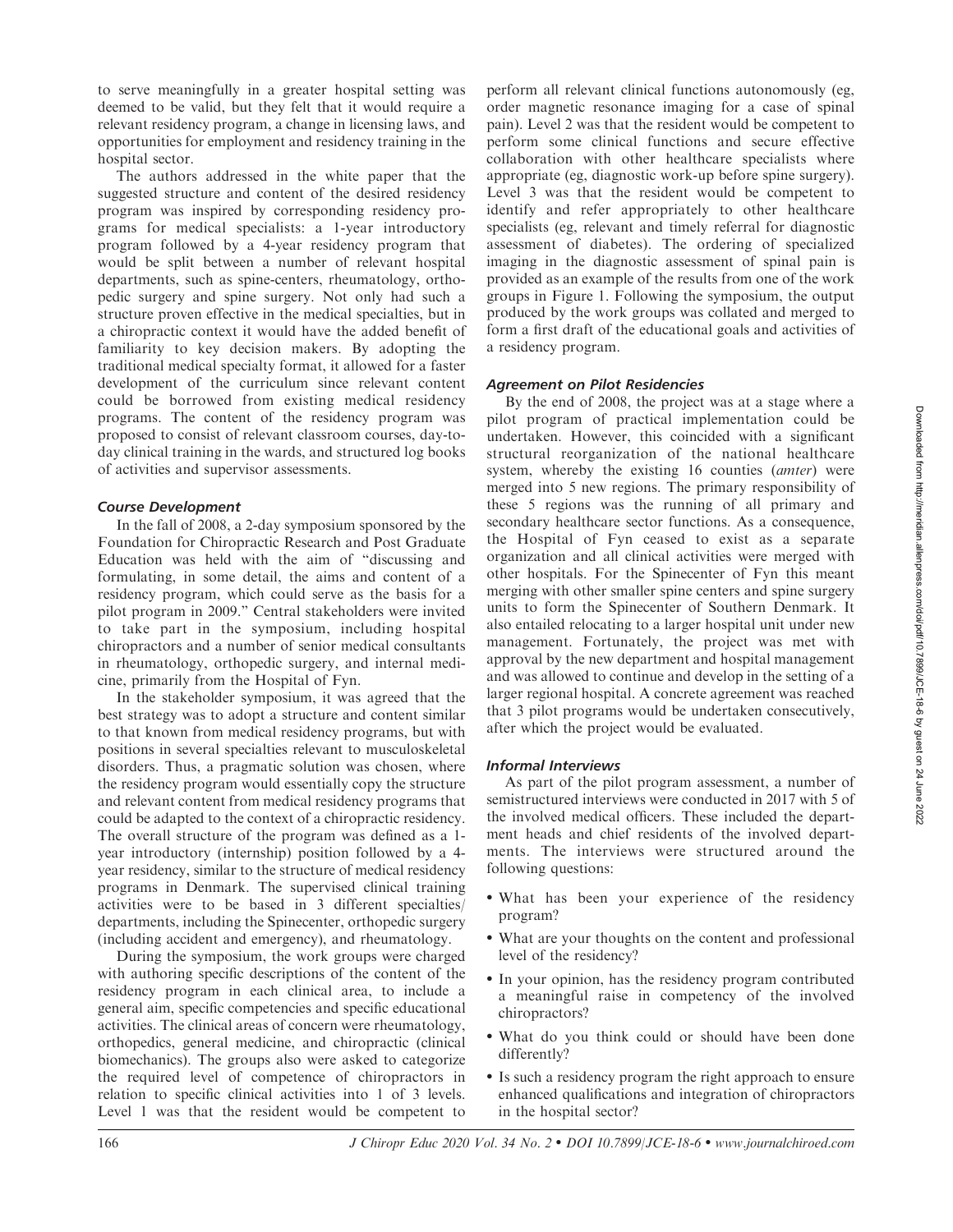## **Specific competencies**

- Title: Ordering of special imaging
- Entry level: 2 (competent to perform some clinical functions and secure effective collaboration with other healthcare specialists where appropriate)
- Required level: 1 (competent to autonomously perform all relevant and necessary clinical functions)

Notes:

- The candidate can select the appropriate modality  $1.$
- The candidate can make appropriate use of x ray, MRI, CT, scintigraphy, PET/CT,  $\overline{2}$ . dexascan, ultra sound
- The candidate can draft adequate and concise referrals  $\overline{3}$ .
- The candidate can advise colleagues on special imaging  $\overline{4}$ .

## **Specific educational activities**

- Competency: Ordering of special imaging
- Activity: Clinical supervision  $\bullet$

Evaluation: Tutor informal assessment (approved/not approved) Notes:

- Minimum 50 approved referrals for x-ray or MRI  $1.$
- Minimum 10 approved referrals for CT  $2.$
- Minimum 10 approved referrals for scintigraphy or dexa  $\overline{3}$ .
- Must include referrals for imaging in diagnostic work-up of DJD/DDD, disk herniation,  $\overline{4}$ . central stenosis, malignancy, instability, spondyloarthritis

Figure 1 - An example of the output from one of the symposium work groups. This example is about the ordering of specialized imaging in the diagnostic assessment of spinal pain.

The interviews were conducted over the phone by a research assistant and responses were recorded as informal notes. No qualitative assessment was performed.

#### **RESULTS**

External financial support for the costs of the pilot program were secured from the Foundation for Chiropractic Research and Post Graduate Education. Three pilot residencies started in 2009 and included 3 of the authors of this paper (MBK, 2009; RF, 2010, SVV, 2012). All 3 candidates were experienced chiropractors with a number of years of hospital employment before the project.

As a result of the previously described symposium, a first draft of the educational goals was in place for the first candidate. However, the goals were heavily revised during the residencies by the 3 chiropractors enrolled in the pilot programs. There currently are 31 specific competency criteria in the 1-year introductory program and 108 in the 4-year residency program, 60 of which relate to the role of healthcare expert. The educational goals span a wide range of competencies, from ''attitudes to interdisciplinary cooperation'' to broader clinical skills, such as ''diagnostic ultrasound'' and also include some specific and concrete clinical activities, such as ''Colle's fracture reduction.''

The educational goals specified which competencies were to be acquired, the level of competency to be reached and the manner in which it should be achieved. Individual competencies were categorized according to 7 roles of health care professionals, based on the Canadian Educating Future Physicians for Ontario Program.<sup>6,7</sup> This structure also is used in most medical residency programs in Denmark. The roles included healthcare expert, communicator, cooperator, leader/administrator, health advocate, professional, and scholar/academic. Examples are presented in Table 1.

Several competency assessment checklists were prepared to facilitate systematic assessment of the supervised clinical training (example in Fig. 2). In addition to the educational goals and competency/evaluation checklists, the chiropractors completed a portfolio, which served primarily to gather and organize the individual elements of the residency and to provide a framework for reflection and self-directed learning.

Four programmatic opinions were drawn from the semistructured interviews with the involved medical officers. The first was that, as expected, some hurdles were identified early in the start-up phase, but the residency program was perceived to be useful and professionally enriching for the chiropractor and involved departments. Second, the content and professional level of the residency program were deemed appropriate, but specific suggestions were made to expand the program with further emphasis on pharmacology, traumatology, and spine surgery. Third, agreement was uniform that the residency had led to a meaningful increase in clinical competencies of the chiropractors involved. Fourth, all those interviewed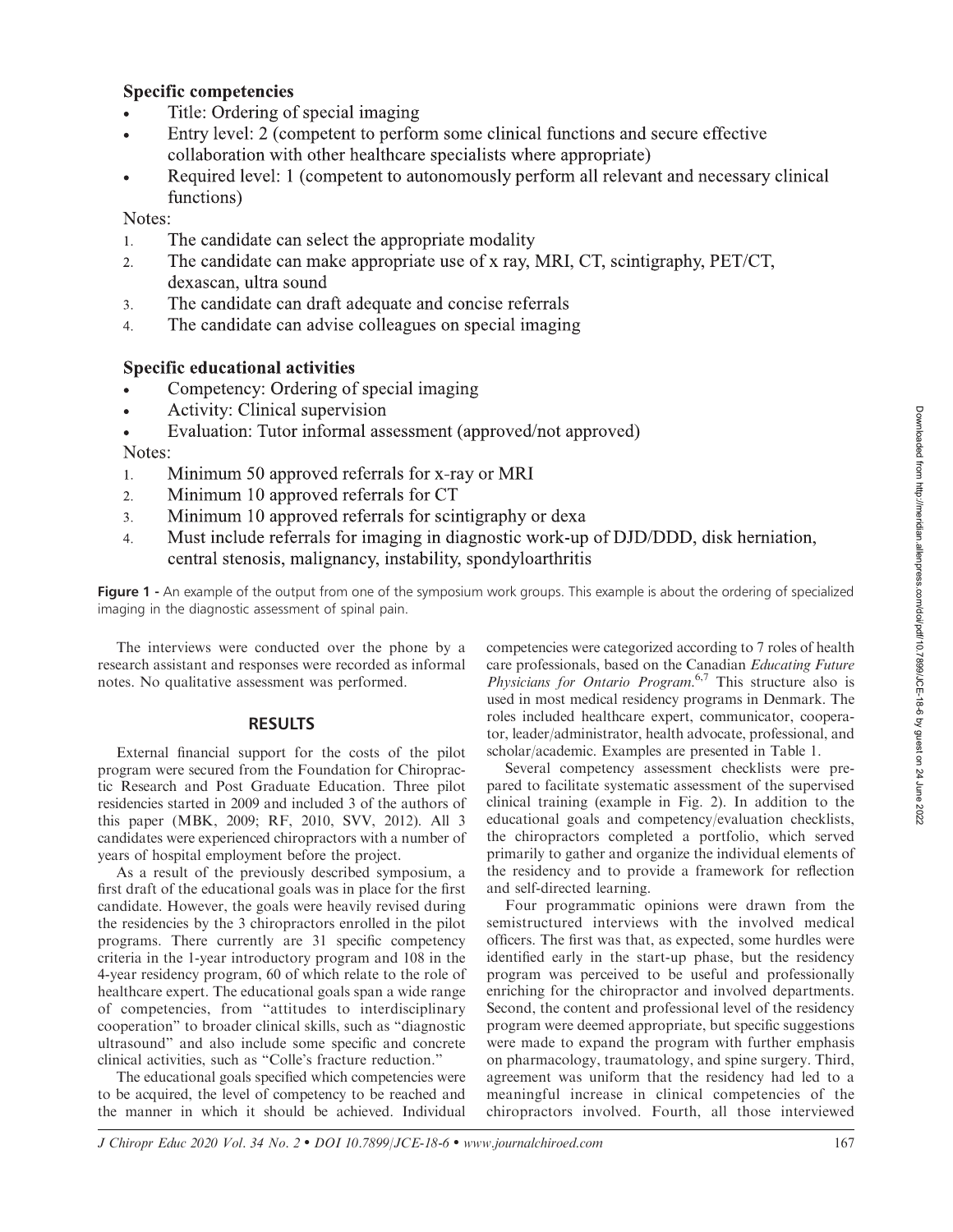|                          | Table 1 - Examples of Educational Goals (Competency Criteria) for the Introductory Internship Program and the |  |  |  |  |  |
|--------------------------|---------------------------------------------------------------------------------------------------------------|--|--|--|--|--|
| <b>Residency Program</b> |                                                                                                               |  |  |  |  |  |

| Competency # (Role)                    | Criteria                                                                                                                     | <b>Strategy</b>                                                      | <b>Evaluation</b> |
|----------------------------------------|------------------------------------------------------------------------------------------------------------------------------|----------------------------------------------------------------------|-------------------|
| S6<br>(Healthcare Expert) <sup>a</sup> | Order relevant medical imaging, interpret<br>results thereof and integrate in clinical<br>practice                           | Self-study and clinical work                                         | ADJ; PFB          |
| K8<br>(Healthcare Expert) <sup>b</sup> | Perform conservative treatment and closed<br>reduction of Colles fractures (including<br>administration of local anesthetic) | Self-study, observation and clinical work in<br>Accident & Emergency | K1:RS             |
| K6<br>(Communicator) <sup>b</sup>      | Author complete and legally sufficient<br>documents and attestations                                                         | Clinical work                                                        | <b>RS</b>         |

ADJ, Journal audit; PFB, Patient case write-up; K1, Competence check list K1; RS, Reflection based on discussion (from prepared agenda).

<sup>a</sup> Example from the 1-year introductory internship program.

 $<sup>b</sup>$  Example from the 4-year residency program.</sup>

agreed that the residency program was an appropriate and useful manner to further qualify and integrate chiropractors in a hospital setting, but some suggested there was a need to re-evaluate the time allocated to different subject areas.

By 2016, the pilot programs had run their course. Two chiropractors (MBK and RF) had completed the residency program and 1 (SVV) was paused due to other employment. One residency program (RF) had been interrupted for a year, as the candidate was offered further employment at the department of orthopedic surgery before completing the residency program. One resident (MBK) remains employed at the Spinecenter of Southern Denmark, but now as a ''Specialist chiropractor'' with a

Assessment by direct observation

## The candidate can:

| Provide adequate patient information about the imminent procedure?                           | <b>Yes</b> | N <sub>0</sub> |
|----------------------------------------------------------------------------------------------|------------|----------------|
| Perform clinical evaluation of the forearm and hand?                                         |            |                |
| Read and diagnose plain x-rays of wrist with respect to fractures?                           |            |                |
| Assess the need for further x-ray or CT?                                                     |            |                |
| Demonstrate correct sterile-procedure in connection with local anaesthetic?                  |            |                |
| Perform local anaesthetic?                                                                   |            |                |
| Perform closed reduction?                                                                    |            |                |
| Inform patient and next of kin about treatment and prognosis<br>(including expected results) |            |                |
| Plan ambulatory treatment and follow-up                                                      |            |                |
|                                                                                              |            |                |

## **Competency 'Treatment of Colles fracture' is satisfactory?**

Figure 2 - Competency checklist for closed reduction of a Colle's fracture corresponding to competency K8 from the educational goals.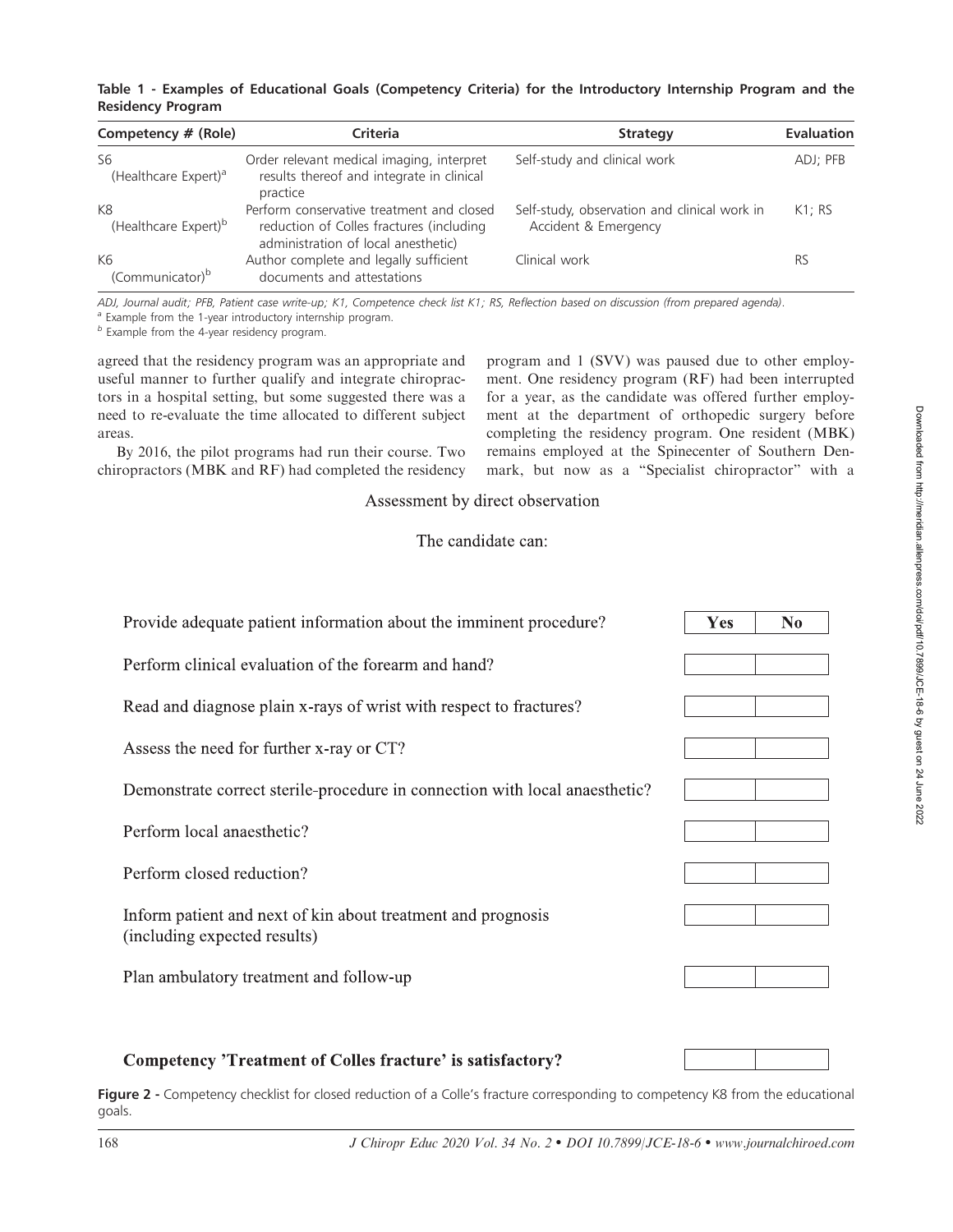different job description. He is responsible for professional development and implementation of rational clinical pathways. It also is his responsibility to provide professional supervision and tutoring of younger colleagues, students, medical doctors, and others. He also functions as a professional advisory to the management and is charged with supporting efficient running of the department. The second resident (RF) has left the department and started private practice with a specialist focus on sports injuries.

The educational goals will continue to be revised in the future. The program has been accepted by hospital management as a part of the regular in-house professional development and a new residency position will be opened on a yearly basis. The first regular position was filled in the fall of 2017 and 2 additional positions were filled in the fall of 2018.

#### **DISCUSSION**

As this was a novel program and involved a significant level of change within the culture of the healthcare environment where the program took place, many lessons were learned during development and the pilot programs. Our thoughts are presented below as a means to help other educators who, in the future, might consider implementing a residency program.

#### Consider the Workload Before Committing

Considerable time, effort, and commitment are required to see such a project through to fruition. A project like the current one is unlikely to succeed as a part-time project or an adjunct to private practice and failed attempts may make subsequent attempts more difficult. Therefore, it is important to have a group of chiropractors who are prepared to commit and pursue full-time hospital careers and to pioneer professional development for chiropractors in that context. Conversely, that also means such a project will be vulnerable and reliant on the continued commitment of the group of involved chiropractors.

#### Create Opportunity from the Ground Up

The residency program did not start as a structured or finalized concept carried forward by hospital management or politicians. Rather, it grew slowly from the clinical ground level and progressed only as opportunities for development presented. By the time the project was launched, chiropractors had been employed at the hospital for a number of years and had become a ''known factor'' in the clinical environment and among hospital management. It was important to have clinically active medical specialists with first-hand experience of chiropractors as colleagues in a hospital setting. These colleagues, who understood the competencies and limitations of their chiropractic colleagues, were willing to advocate the project to their superiors on that basis. These colleagues played a central role as they were seen to vouch for the clinical relevance of the residency program from a medical perspective.

#### Pitching the Project to Management

We found that medical officers higher in the system wanted to be assured that the project had popular support

from the clinical staff, especially medical doctors, before backing it. This was likely to ensure that the project would not cause unnecessary disturbances or problems. Once concerns about the clinical viability had been allayed, management identified a number of organizational benefits of in-house professional development on their own accord. From our initial white paper, ''the benefits of further qualifying an academic profession and providing career opportunities'' were then obvious.

Still, it remained important not to force commitment too early, as there was a sense that management was asked to take risks in developing the program. Therefore, the program was launched as a pilot program, external funding was secured to ensure that the project did not strain the budgets of participating departments (albeit this proved not to be the case), and the limited rights for prescription of pharmaceuticals were only introduced after the first pilot programs had completed.

We found it helpful to openly acknowledge that professional politics is a reality that cannot be ignored or downplayed. Importantly, they should not be allowed to stand in the way of continuing professional development or a rational approach to clinical work.

#### Defining the Role of Chiropractors

Clinical work in hospitals has traditionally been organized in reference to the medical specialties. Perhaps unsurprisingly, we found that other healthcare professionals did not immediately see how chiropractors fit into such a deep-rooted organization. We also learned that this was a recurring issue that needed to be addressed not once, but every time new medical colleagues were involved in the program. The role of chiropractors in a hospital setting may or may not seem obvious to chiropractors, but it is most likely not self-evident to other healthcare professionals. It was important that the role of chiropractors was defined in collaboration with other healthcare professionals and that the chiropractors were willing to adapt the role in relation to the needs of the organization, as opposed to defining a need that would fit a preconceived role. This process of negotiating a common understanding of the competencies and roles of chiropractors had to be repeated in every new context.

Furthermore, the role of chiropractors may differ substantially in relation to various medical specialties. As an example, we found that in orthopedic surgery, which often is highly selective and specialized, chiropractors were naturally cast as generalists capable of straddling different specialties (eg, knee, shoulder) and identifying relevant nonsurgical strategies for management of various conditions. Conversely, in a Spinecenter with a mix of healthcare professionals of very different backgrounds, the role of chiropractors may more naturally be that of a specialist in a relatively narrow field.

#### High Level of Clinical Competence

There is no substitute for clinical competence and the collegial trust that comes with it. We suspect it makes no difference at all whether chiropractors have all the opportunities and the contacts, are able to provide services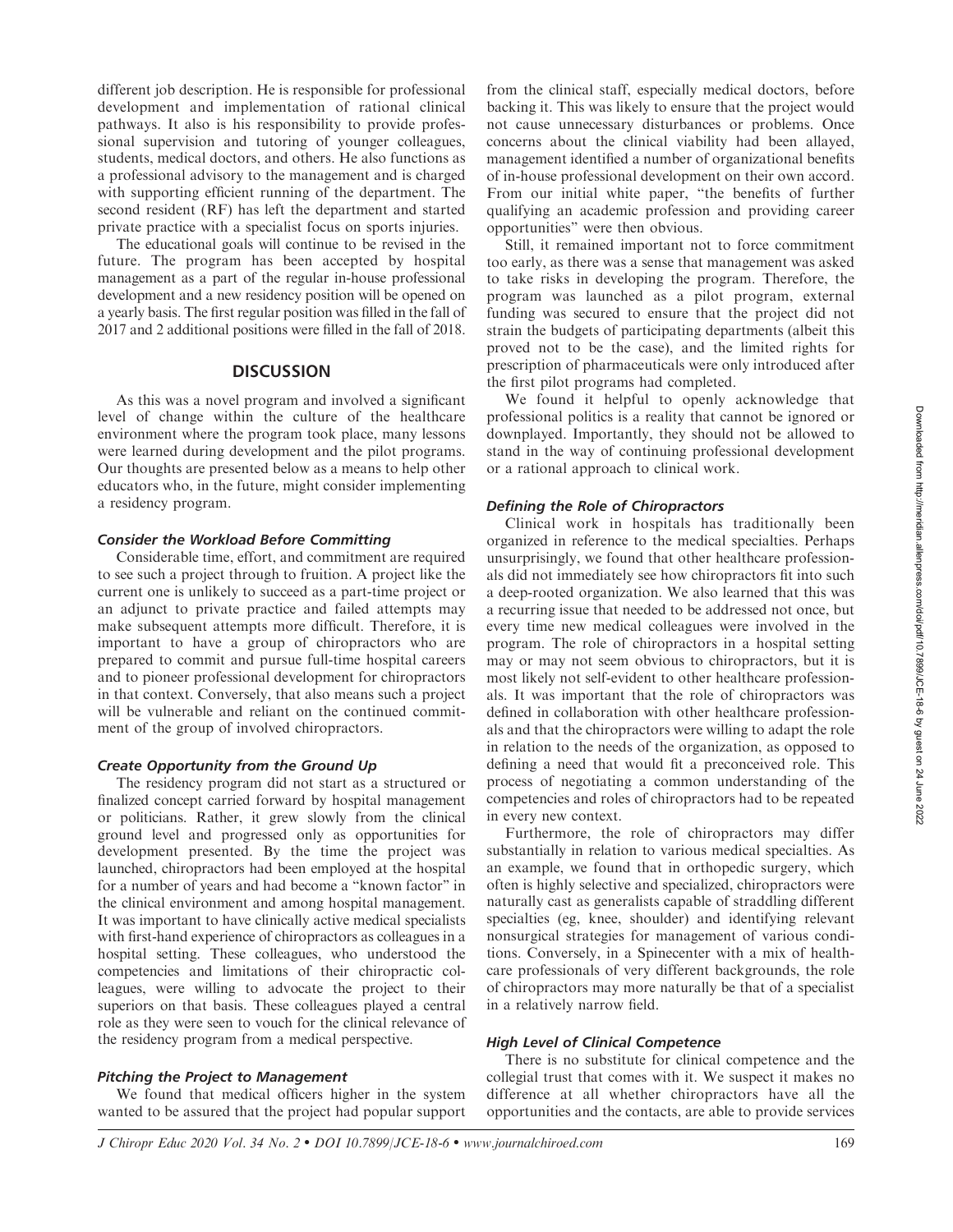in demand in a specific niche, are good team players, and so forth, if the level of professional competency is considered questionable. Conversely, it makes all the difference that chiropractors are seen by medical authorities to be safe, knowledgeable, skilled, professional, and capable of making rational and timely clinical decisions. The importance of high levels of clinical competence cannot be stressed enough. In professional relationships, recognition of professional competence is akin to trust in personal relationships. Without it, everything is difficult. With it, everything is easy.

Recognition of the professional competence of hospital chiropractors comes not only from expertise within a specific niche but, importantly, from these chiropractors acknowledging and respecting their own limitations and the expertise of others. Very often, this equates to not only providing good answers, but, just as importantly, asking good questions.

#### **Status**

Following the successful completion of the pilot programs, an arrangement has been made whereby the Hospital of Lillebaelt will continue the internship and residency program, not as a pilot program, but as part of the regular professional development activities of the hospital. A new internship and residency position will be posted on a regular basis, approximately once every year to ensure a continuous flow of specialist chiropractors. The first such position was filled in the fall of 2017 by a recent graduate. As such, this is the first chiropractor to take up a regular position as a resident in the program. The second and third such regular positions were posted and filled in the fall of 2018.

## Perspectives and Future Opportunities

As described above, a workable solution for a postgraduate residency program has been tested. However, at this time the program is restricted to a single hospital and the volume of residents is very low. If the program is to fulfill the ambitions of the initial white paper for the benefit, not only of the involved chiropractors, but for the profession and the Danish healthcare system in general, it must find broader implementation. The Spinecenter of Southern Denmark is by far the largest, but not the only hospital employer of chiropractors in Denmark. A smaller number of chiropractors (approximately 10) are employed in orthopedic surgery, radiology, and other spine-centers in 3 of the 5 regions. These are the obvious next candidates for a specialist chiropractic resident.

## **CONCLUSION**

We conclude, that the qualifications that chiropractors are conferred by virtue of a pregraduate university course provide a good basis on which to build further competencies, and this could prepare them for a range of nontraditional roles that chiropractors could have in the increasingly complex management of musculoskeletal disorders and specialized hospital services. The residency programmed described has so far demonstrated that it is feasible in a Danish context for further qualifying chiropractors for such a role, but still is very much in its infancy. It remains to be seen how many Danish chiropractors will pursue such new career opportunities and to what extent the healthcare system will make use of such trained chiropractors.

## FUNDING AND CONFLICTS OF INTEREST

This work was funded internally. The authors have no conflicts of interest to declare relevant to this work.

## About the Authors

Søren O'Neill is a hospital chiropractor and associate clinical professor at the Institute of Regional Health Research, University of Southern Denmark (Campusvej 55, DK-5230 Odense M, Denmark; Soeren.oneill@rsyd.dk). Mikkel Konner is a specialist hospital chiropractor at the Institute of Regional Health Research, University of Southern Denmark (Campusvej 55, DK-5230 Odense M, Denmark; mikkel.brunsgaard.konner@rsyd.dk). Rene Fejer is in private practice as a specialist chiropractor (Klinik aktiv sundhed, Havnearkaderne 1, DK-4220, Korsør, Denmark; rene@ klinik-aktivsundhed.dk). Susanne Vesterager is an external university lecturer and chiropractor with the Department of Sports Science and Clinical Biomechanics, University of Southern Denmark (Campusvej 55, DK-5230, Odense M, Denmark; svejsgaard@health.sdu.dk). Address correspondence to Søren O'Neill, Institute of Regional Health Research, University of Southern Denmark, Campusvej 55, DK-5230 Odense M, Denmark; Soeren.oneill@rsyd.dk. This article was received April 11, 2018, revised September 19, 2018 and December 12, 2018, and accepted December 26, 2018.

## Author Contributions

Concept development: SFDO. Design: SFDO, MBK, RF, SVV. Supervision: SFDO. Data collection/processing: MBK, RF, SVV. Analysis/interpretation: SFDO. Literature search: SFDO. Writing: SFDO. Critical review: SFDO, MBK, RF, SVV.

© 2020 Association of Chiropractic Colleges

## **REFERENCES**

- 1. Danish Chiropractors Association. Resultatrapport 2016 og 2017. DCA General assembly 2017. Middelfart, Denmark: Danish Chiropractors Association; 2017:20.
- 2. New York Chiropractic College. Doctor of Chiropractic. New York Chiropractic College 2018 [cited June 04, 2018]. Available from: https://www.nycc.edu/programs/ college-of-chiropractic/doctor-of-chiropractic;
- 3. Balgrist University Hospital: Chiropractic. Chiropractic 2018 [Accessed June 04, 2018]. Available from: https:// www.balgrist.ch/en/departments/chiropractic/;